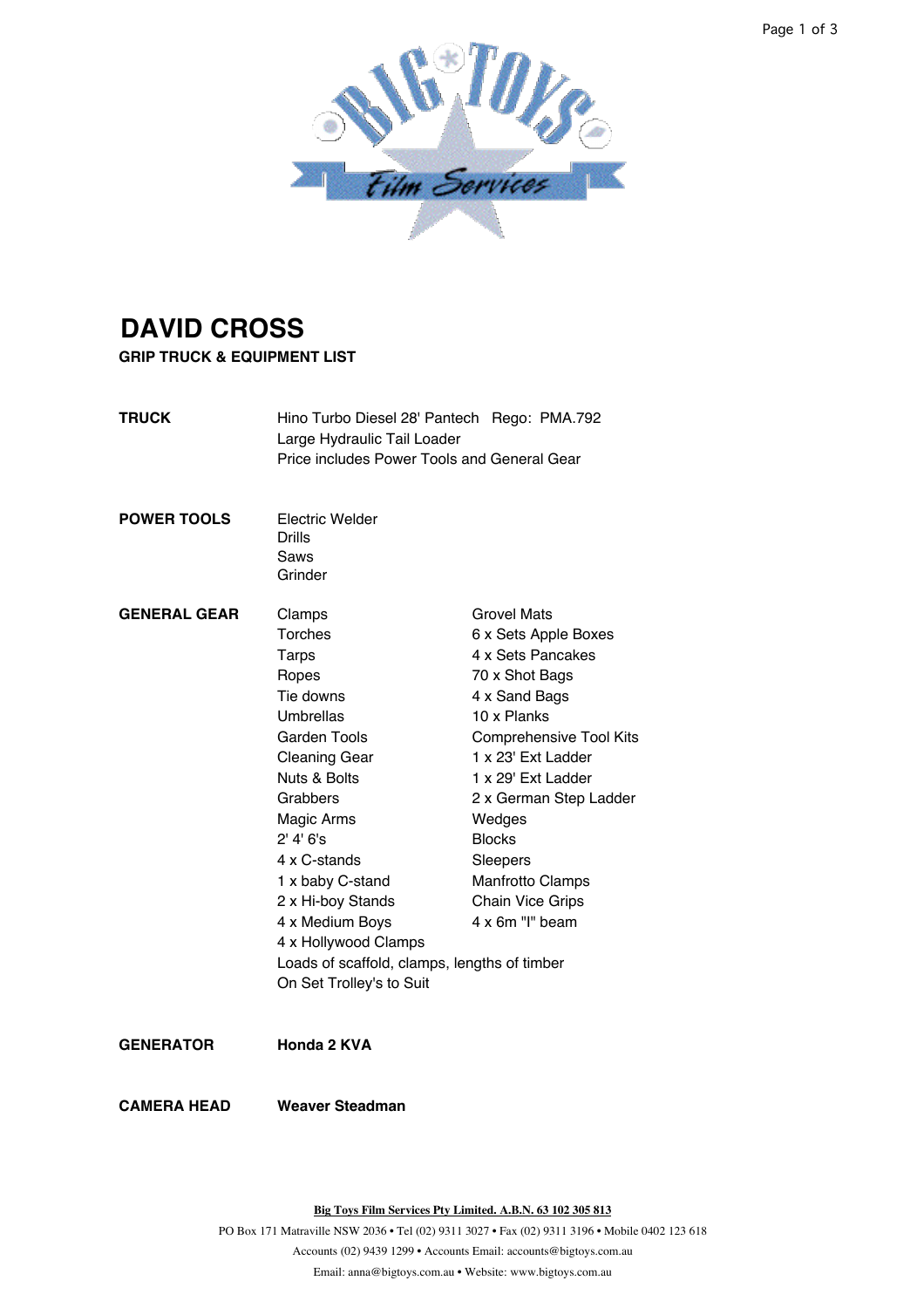| <b>CRANES</b>                             | <b>Giraffe Crane Complete</b><br>Wide and Narrow Gauged Dollys                                                                                                                                                                                  |                                                                                      |
|-------------------------------------------|-------------------------------------------------------------------------------------------------------------------------------------------------------------------------------------------------------------------------------------------------|--------------------------------------------------------------------------------------|
|                                           | <b>JLC Mini-Jib</b>                                                                                                                                                                                                                             |                                                                                      |
| <b>DOLLIES</b>                            | <b>Fisher 10 Dolly</b><br>includes:                                                                                                                                                                                                             | -Seats & Fittings<br>- Platforms<br>- Custom Accessory Trolley                       |
|                                           | <b>Western Dolly (large)</b>                                                                                                                                                                                                                    |                                                                                      |
|                                           | <b>Low Bed Dolly</b>                                                                                                                                                                                                                            | - Track Only                                                                         |
|                                           | <b>Elemack Spyder</b><br>includes:                                                                                                                                                                                                              | - Seats & Fittings<br>- Track & Rubber Wheels                                        |
|                                           | <b>Giraffe Low Line Dolly</b>                                                                                                                                                                                                                   |                                                                                      |
| <b>DOLLY/CAMERA</b><br><b>ATTACHMENTS</b> | <b>Rotating Off-Set</b><br>'Modern' Bazooka Kit<br>Adjustable Wedge Plate (Cheese)<br>3-Way Leveller<br><b>Ronford Bowl</b><br>Off-Set Bowl<br>Off-Set/Inverted Arm 750mm<br>Risers 6"<br>Risers 12"<br><b>Rocker Plate</b><br><b>Bungy Rig</b> |                                                                                      |
| TRACK                                     | <b>Precision Track</b><br>100' x Narrow Gauge<br>60 x Wide Gauge - expanded narrow gauge<br>Curved Track available on request                                                                                                                   |                                                                                      |
| <b>DOLLY DANCE</b><br><b>FLOOR</b>        | 2 of Megadeck 8' x 4'<br>2 of Megadeck 4' x 4'                                                                                                                                                                                                  |                                                                                      |
| TOWERS                                    | 1 of 6'x6' to 24' High<br>1 of 6'x4' to 18' High                                                                                                                                                                                                | includes: - outriggers, kick boards, etc<br>includes: - outriggers, kick boards, etc |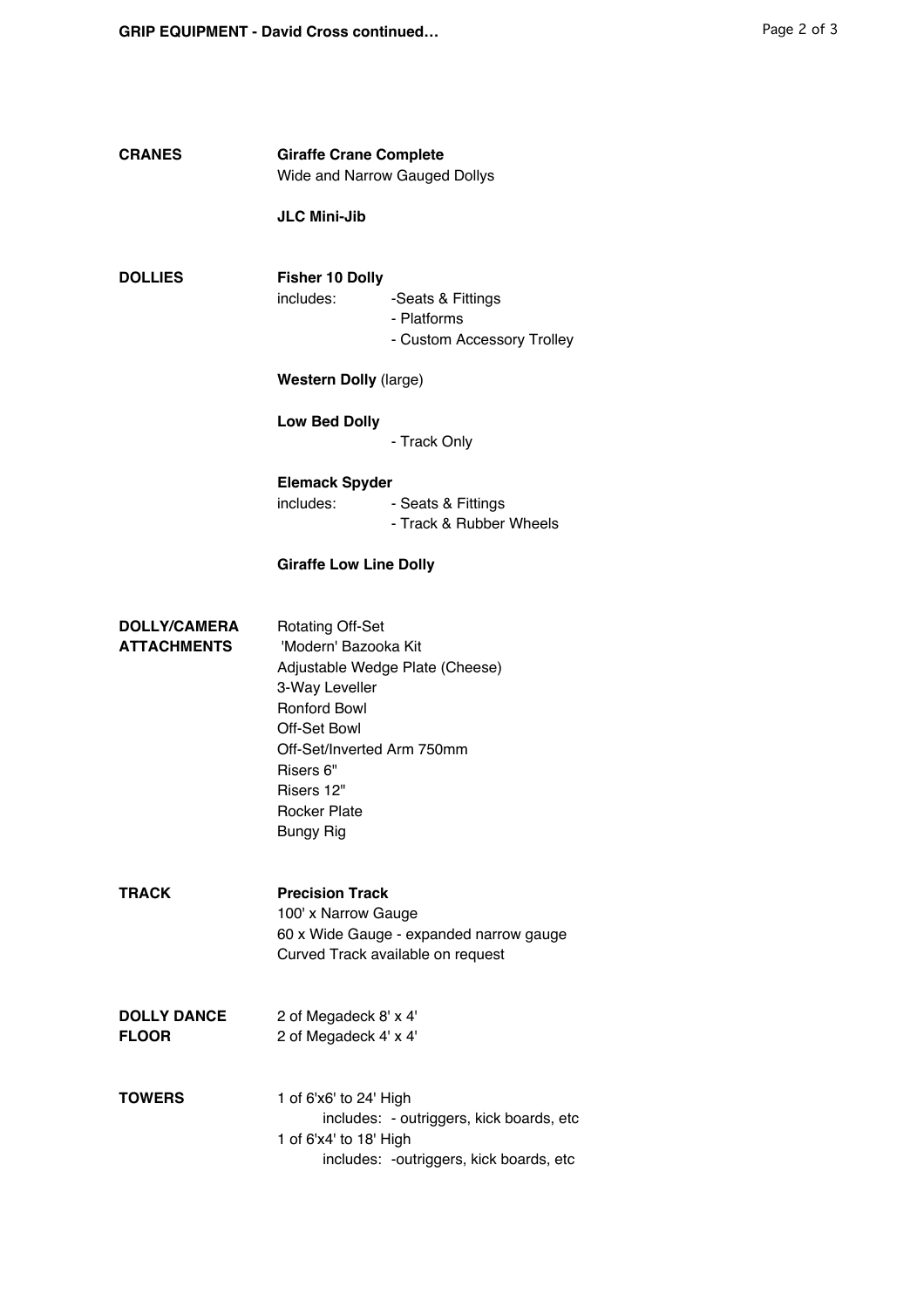| <b>WEATHER</b>    | 2 of 10'X10' Ezy-Up Tents           |
|-------------------|-------------------------------------|
| <b>PROTECTION</b> | 1 of 6'x4' Instant Tower Rain Cover |

- **RIGGING/CAR RIGS** 2 of Scaff Frame Kits 'Modern' Door Mount Hostess Tray Mo-Kit 10 x Limpit Mounts 2 x Paddle Mounts Cinesaddle Scaffold Clamps & Pipe Part of Grip Truck Equipment 10m Tri-Truss Kit Scaff Boom Kit
- **THEATRE DRAPES** 3 x 20' x 20' 1 x 20' x 15' 1 x 20' x 12' 2 x 15' x 15' 1 x 15' x 10' 5 x 12' x 12' 1 x 12' x 12' Plastic Weather Small Blacks, Clips etc.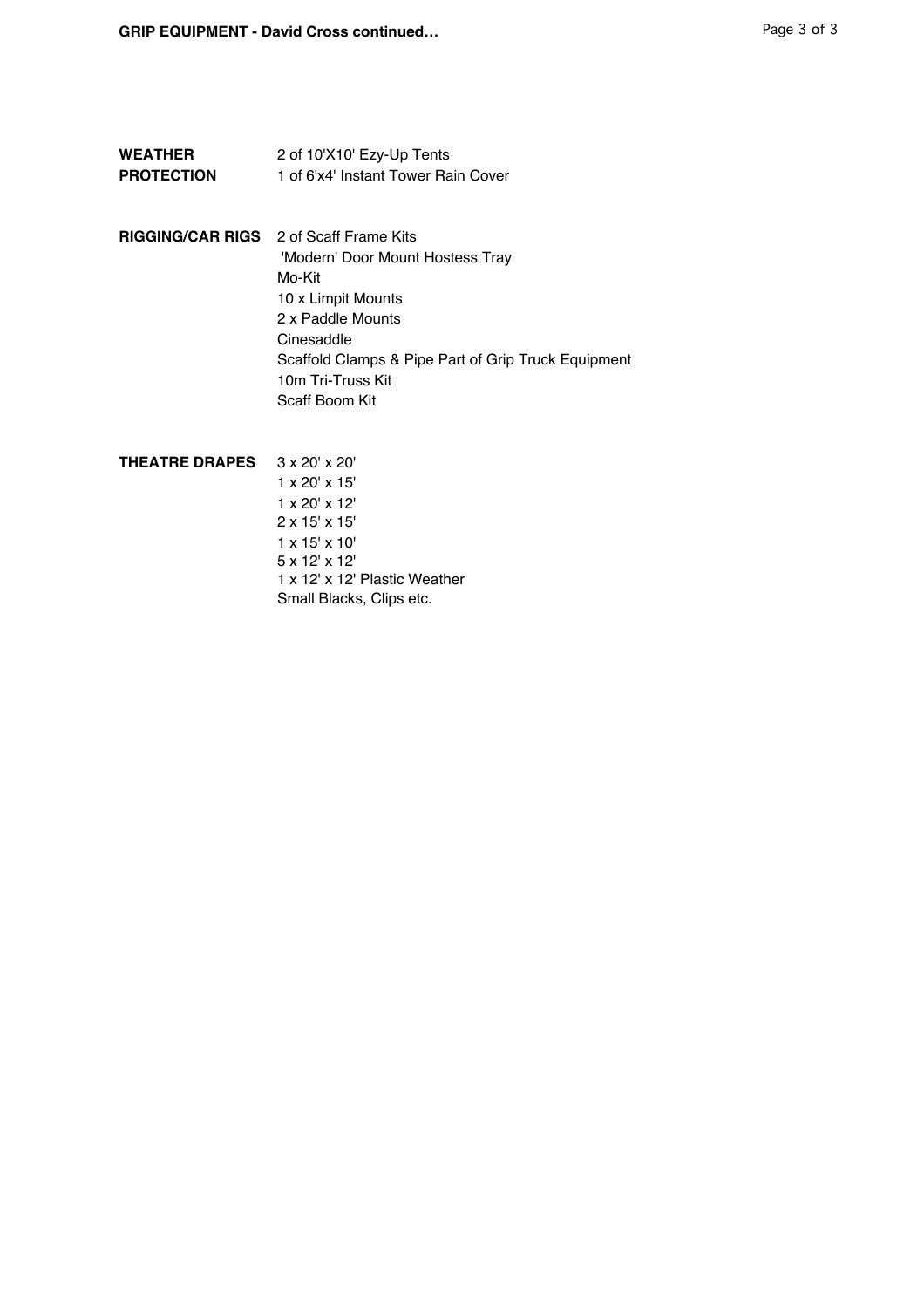

## **DAVID CROSS**

## **GRIP VAN / EQUIPMENT LIST**

| <b>VAN</b>          | Mercedes Sprinter Diesel Turbo<br>fitted with 'Euroramp'<br>Rego: AKI.23T                                                                                                                                                                                                                                                                                              |                                                                                                                                                                                                                                                                                                                                                                                                                                                                                                        |  |
|---------------------|------------------------------------------------------------------------------------------------------------------------------------------------------------------------------------------------------------------------------------------------------------------------------------------------------------------------------------------------------------------------|--------------------------------------------------------------------------------------------------------------------------------------------------------------------------------------------------------------------------------------------------------------------------------------------------------------------------------------------------------------------------------------------------------------------------------------------------------------------------------------------------------|--|
| <b>POWER TOOLS</b>  | <b>Electric Drill</b><br><b>Circular Saw</b><br>Angle Grinder                                                                                                                                                                                                                                                                                                          |                                                                                                                                                                                                                                                                                                                                                                                                                                                                                                        |  |
| <b>GENERAL GEAR</b> | 2 of Floppy<br>1 of Grovel Mat<br>2 of C-Stand<br>2 of 'Medium' Boy Stand<br>4 of Big Ben Clamp<br>2 of Set of Apple Boxes<br>2 of Set of Pancakes<br>2 of On-Set Trolley<br>2 of Cardellini Clamp<br>2 of Magic Arm<br>3 of Small Witches' Hat<br>4 of 10' Ally Plank<br>1 of Sand Bag<br>1 of Tool Box<br>1 of Waku Ladder<br>1 of Box Wedges<br>1 of Box of Sushi's | 1 of Stick of Sushi's<br>1 of Box Wedges / Sushi's<br>1 of Black & Decker Drill Kit<br>1 of Electric Drill<br>1 of Shot Bag Trolley (40 Shot Bags)<br>2 of Torch<br>1 of Wood Saw<br>1 of Circular Saw<br>1 of Angle Grinder<br>2 of String of Clips<br>1 of Shovel<br>1 of Star Stake Driver<br>1 of Mattock<br>5 of Star Stakes<br>Assorted Ropes and 3" x 1" Timber<br>1 of 20' Extension Ladder Assorted G and Sash Clamps<br><b>Assorted Ratchet Straps</b><br>Wooden Spreaders - Large and Small |  |
| <b>GENERATOR</b>    | 2kva Honda                                                                                                                                                                                                                                                                                                                                                             | with fuel can                                                                                                                                                                                                                                                                                                                                                                                                                                                                                          |  |
| <b>DOLLIES</b>      | JL Fisher #10<br>with: Seats & Platforms                                                                                                                                                                                                                                                                                                                               |                                                                                                                                                                                                                                                                                                                                                                                                                                                                                                        |  |
|                     | <b>Doorway Dolly</b><br>- with Pnuematic & Track Wheels                                                                                                                                                                                                                                                                                                                |                                                                                                                                                                                                                                                                                                                                                                                                                                                                                                        |  |
| <b>MINI-JIB</b>     | Elemack Mini-Jib                                                                                                                                                                                                                                                                                                                                                       |                                                                                                                                                                                                                                                                                                                                                                                                                                                                                                        |  |
|                     | Big Toys Film Services Pty Limited. A.B.N. 63 102 305 813                                                                                                                                                                                                                                                                                                              |                                                                                                                                                                                                                                                                                                                                                                                                                                                                                                        |  |

Email: anna@bigtoys.com.au • Website: www.bigtoys.com.au PO Box 171 Matraville NSW 2036 • Tel (02) 9311 3027 • Fax (02) 9311 3196 • Mobile 0402 123 618 Accounts (02) 9439 1299 • Accounts Email: accounts@bigtoys.com.au